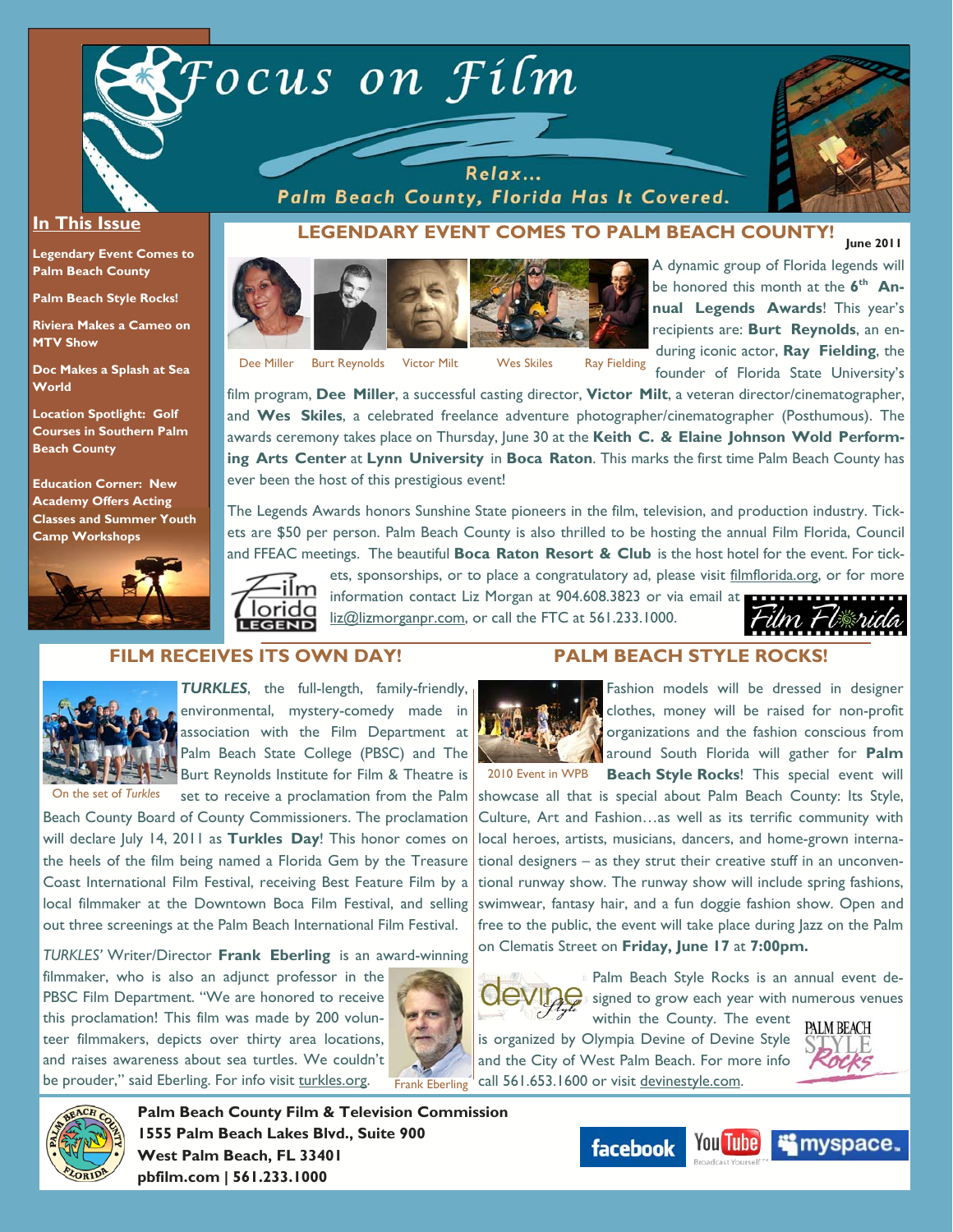#### **LUXE WORLD VISITS WELLINGTON**



**The Village of Wellington** will be showcased on the television program, *Luxe World with Anolan*! **Anolan Dragitsch**, executive producer and host of the show, debuted a new season and Wellington is featured in one of the first episodes. Anolan has exclusive interviews

Anolan Dragitsch

with Equestrian Sport Productions CEO Mark Bellissimo and rider/trainer Victor Segovia. "I am looking forward to profiling more people in the area and showcasing Wellington as a top equestrian location," said Dragitsch.

The show has been featured on E! Latin America and Travel Pa-

nama. *Luxe World with Anolan* airs locally from 7pm-7:30pm on HolaVision TV Digital Channel 12.2, West Palm Beach Comcast Channels 212 and 618. For more info visit luxeworldtv.com.



#### **RIVIERA MAKES A CAMEO ON MTV SHOW**



**MTV** came back to Palm Beach County (PBC) to film an episode of their TV Show, *Made*. The crew came to **Riviera Beach** to film the Inlet Grove Community High School cheer-

leading team. The team and their *Made* coach went to the **Riviera Beach Municipal Beach** on two occasions where they worked on their routines. "Filming in Palm Beach County was a great experience. It is a beautiful area and gave us the backdrop we were looking for. Everyone we met was very helpful and accommodating as well as the City of Riviera Beach who allowed us to film there," said **Amy Silva**, Associate Producer.

*Made* is a show about making dreams come true. The crew follows willing candidates who embark on a mission to transform their lives. The episode is expected to air in early July. Check

your local listings for air dates and times. MTV has filmed other shows in PBC including *My Super Sweet 16* and *Is She Really Going Out With Him*. For more info on *Made* such as full episodes, sneak peeks and deleted scenes, visit soues, sileak peeks and deleted scelles, visit<br>mtv.com/shows/made/series.jhtml. Municipal Beach



Municipal Beach

## **G-STAR GETS 'TECHNICAL'**



**The G-Star Studios and School of the Arts** has teamed up with **CineVideoTech** (CVT), one of Florida's oldest and largest

motion picture lighting, grip and camera companies, located in Miami and Orlando. CVT will expand its operations to include the G-Star Studios with permanent inventory on site.

CVT will rent its equipment out to feature films, major commercials and music video productions that shoot on the G-Star Stufor use on their school productions. For info call Dawn Lillard at 561.543.8995.

#### **AREA FILMMAKER HOSTS NEW TV SHOW**



Local filmmaker **Gary Davis** has produced 22 feature films and hundreds of TV shows over the course of his career. Currently, Davis is producing a new TV show, *Chocolate Star Entertainment* (CSE). The show airs on the **WTVX CW** on Saturdays at 1:00am. Hosted by local Comedian **Super Fox** the show features interviews with comedians and models, and screens clips

from upcoming movies and music videos. Gary Davis

"Everything on the show is centered around local people. We also feature a special segment every week called *The Detective Story*, which is a five minute miniseries with cliffhanger endings," said Davis. CSE also features student films from Toussaint L'Overture High School in Boynton Beach, where Davis is a teacher. For info call 561.795.6339 or email gdav@netzero.net.



Fashion Model w/Gary Davis

#### **JUPITER PARKS PROVIDE BACKDROPS**



**Pitter Patter Productions** out of Jupiter Farms recently produced a catalog shoot for **H.W. Carter and Sons**, a company that specializes in work clothes and sportswear. The entire catalog

was shot on-location at **Dubois Park** and **Jupiter Beach Park**. "We chose this location for our fall H.W. Carters & Sons shoot because it is our favorite fall/winter location in Palm Beach County. It also makes our job much easier being able to shoot so close to home. The images we will get for this shoot will consist of our talent posing on a dock set on the edge of the lagoon, looking like North Carolina," said **Erik Skeisvoll**, Photographer.



The photos will be seen on the H.W. Carter and Sons website (carterswatchthewear.com) and used as a press piece to show to stores. Erik Skeisvoll and his

wife Monica, who is also a photographer, are long time residents of Jupiter Farms. They H.W. Carter have an extensive client list that includes Ralph Lauren and L.L. and Sons



Bean. For info visit skeisvillphotography.com. Dubois Park in Jupiter

## **RADIO SHOW ATTRACTS CELEBS**



Movie and TV star **Jo Ann Pflug** (*MASH*, *Dukes of Hazzard*) has a new radio show, "**The Jo Ann Pflug Show**!" The show airs on **Seaview Radio** on three frequencies every Saturday from 11:00am-12:00pm on 960 AM, 95.9FM, and 106.9 FM. The celebrity-based

show has featured interviews with Johnny Mathis, Pat Boone, Bill Cosby, and Shirley MacLaine, to name a few. Upcoming interviews include Dionne Warwick and Lee Meriwether. Jo Ann Pflug

dios' back lot and sound stage - and throughout Palm Beach The show also includes "Boomer Health Tips" with vital information County as well as provide custom packages to G-Star students affecting Baby Boomers, an In Vogue segment that covers intriguing people and events in South Florida, and a segment all about Jo Ann  $E \cup E \cup E \cup E \cup F$  is  $E \cup F$  herself. For more info visit seaviewradio.com or joannpflug.com.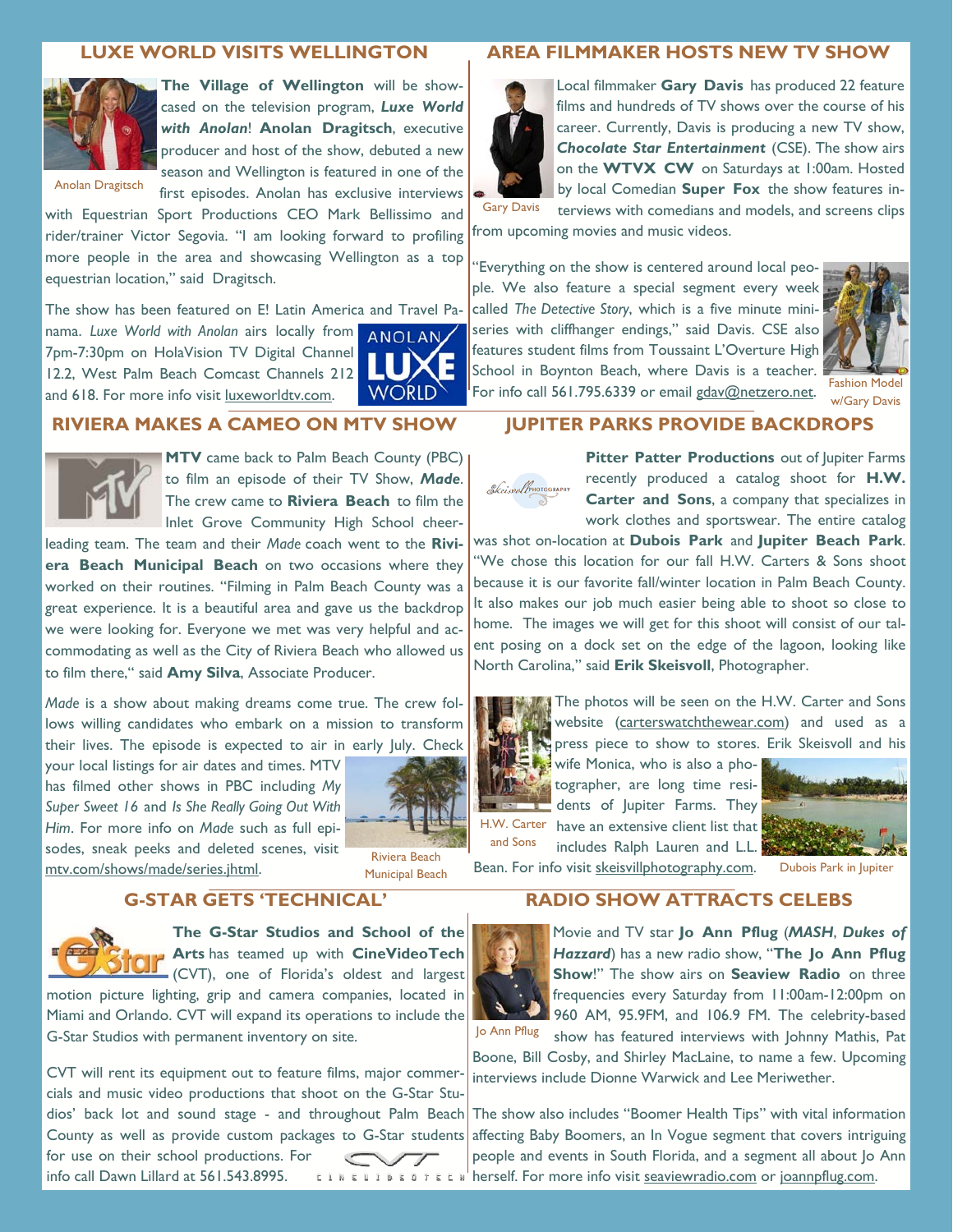## **NEW ACADEMY OFFERS ACTING CLASSES**



**Sound Tree Entertainment** and **Producer Gregory James** are proud to announce the launch of the **Eagle Arts Academy**, which offers weekly on-camera acting classes in Palm Beach County, starting this month. "We are excited to offer a variety of on-going training for local talent, right here in Palm Beach County," said James. Under the new Academy, weekly on-going acting classes for kids, teens and adults will be offered. In addition, with their team in Los Angeles, they now offer SKYPE classes with





their LA-based instructors, which are lead by **Billy Hufsey** (*Fame*) and **Joey Paul Jensen** (*Soul Surfer*). Billy currently trains several stars including **James Maslow** (*Big Time Rush*) and **Amanda Leighton** (*House*) and **Conner Weil** (*Shake it Up!).* **Joey Paul Jensen** is an LA-based casting director, whose credits include the feature films *Soul Surfer***,** *Blue Crush 2***,** *Snowmen* and *Raise the Voice* with Hilary Duff. For more info visit eagleartsacademy.com.

## **SUMMER YOUTH CAMP WORKSHOPS**

The Palm Beach Photographic Centre in West Palm Beach is once again offering five summer FOTO camp sessions for youth ages 6-17 this month and next month. Students will gain knowledge in all areas of photography, beginning with the basics of picture taking using SLR digital cameras and progressing to state-of-the-art digital imaging, at their own rate of speed. For more info call 561.253.2600.

#### Palm Beach Pholographic Centre

## **STATE COLLEGE STARTS NEW FESTIVAL**



The Belle Glade campus of **Palm**  PALM BEACH STATE Beach State College will kick-off the COLLEGE summer season with a "*Monday Fun* 

*at the Movies*" film series, starting June 6. The series will be held at the Dolly Hand Cultural Arts Center, on Mondays - June 6, 13, and 20, and is free to students and the public. Each screening will begin at 6:00pm and feature an award-winning film the whole family can enjoy. For more info visit palmbeachstate.edu/x1792.xml.



**MUNICH AS part of Palm Beach State College's ongoing di**versity initiatives, the college also holds a **Multicultural Film Festival** each year. During the four day event, hosted by the District Diversity Committee, films are shown on Palm Beach State College campus. Last year's films included *Amistad*,

*Crossing Over*, *Skin*, and *Cracker Crazy: Invisible Histories of* 

*the Sunshine State*. Palm Beach State College also offers professional training for those wishing to enter the field of film production. Check upcoming newsletters for more info or visit palmbeachstate.edu.



## **JFK BUNKER WELCOMES RADIO EVENT!**



The 2<sup>nd</sup> Annual International Amateur Radio DXpedition event was held on **Peanut Island** on May 28th and 29th, in order to honor John Fitzgerald "Jack" Kennedy's birthday. The event was a great

success, and drew communications to the island from amateur radio commonly known as hams, during the 24-hr. event.

The public participated in the event to interact with the special radio communications operators that were facilitated in the Presidential Nuclear Fallout Bunker. Tours of the retired Coast Guard Station and the Boat House were also held for **Lupiter Tequesta** the public. For more info call 561.746.7421. **Repeater Group** 



# **DOC MAKES A SPLASH AT SEA WORLD**

*Turtle: The Incredible Journey*, the epic adventure documentary by award-winning director **Nick Stringer** (*National Geographic Explorer*) was picked up by **SeaWorld Parks & Entertainment.** Segments of the film were shot in Palm Beach County in 2007 at locations such as Gumbo

Limbo Nature Center and beaches in Boca Raton and Juno Beach.

Initial theatrical markets set to launch the film this month include New York, Los Angeles and theaters near three SeaWorld locations: San Diego, San Antonio and Orlando. The film will be distributed in partnership with Hannover House by SeaWorld's newly formed SeaWorld Pictures division."This is a remarkable story crafted by one of the world's most gifted documentary filmmakers," said Scott Helmstedter, Chief Creative Officer for SeaWorld Parks & Entertainment. Expansion plans call for the release of the

film to additional theaters and cities throughout July and August, with a target of more than 200 locations. The film follows a loggerhead turtle who takes an extraordinary journey in the natural world. For info call 561.233.1000.



## **FTC WELCOMES ITS NEWEST MEMBERS**



Please join the Palm Beach County Film & Television Commission in congratulating our Office Coordinator **Jessica Greenshner** and her husband Andrew, on their new baby boy, Blake Maddox. Blake was born at Boca Raton Community Hospital on May 20, 2011 Blake Maddox and weighed in at 7.7 lbs. Congratulations!

While Jessica is on maternity leave, the FTC welcomes **Terry** 

Arke. Terry has a very varied background that ranges from administrative experience to sales. "I am happy to be learning more about the film industry, and assisting the needs of the FTC," said Arke. For more info call 561.233.1000.



Terry Arke